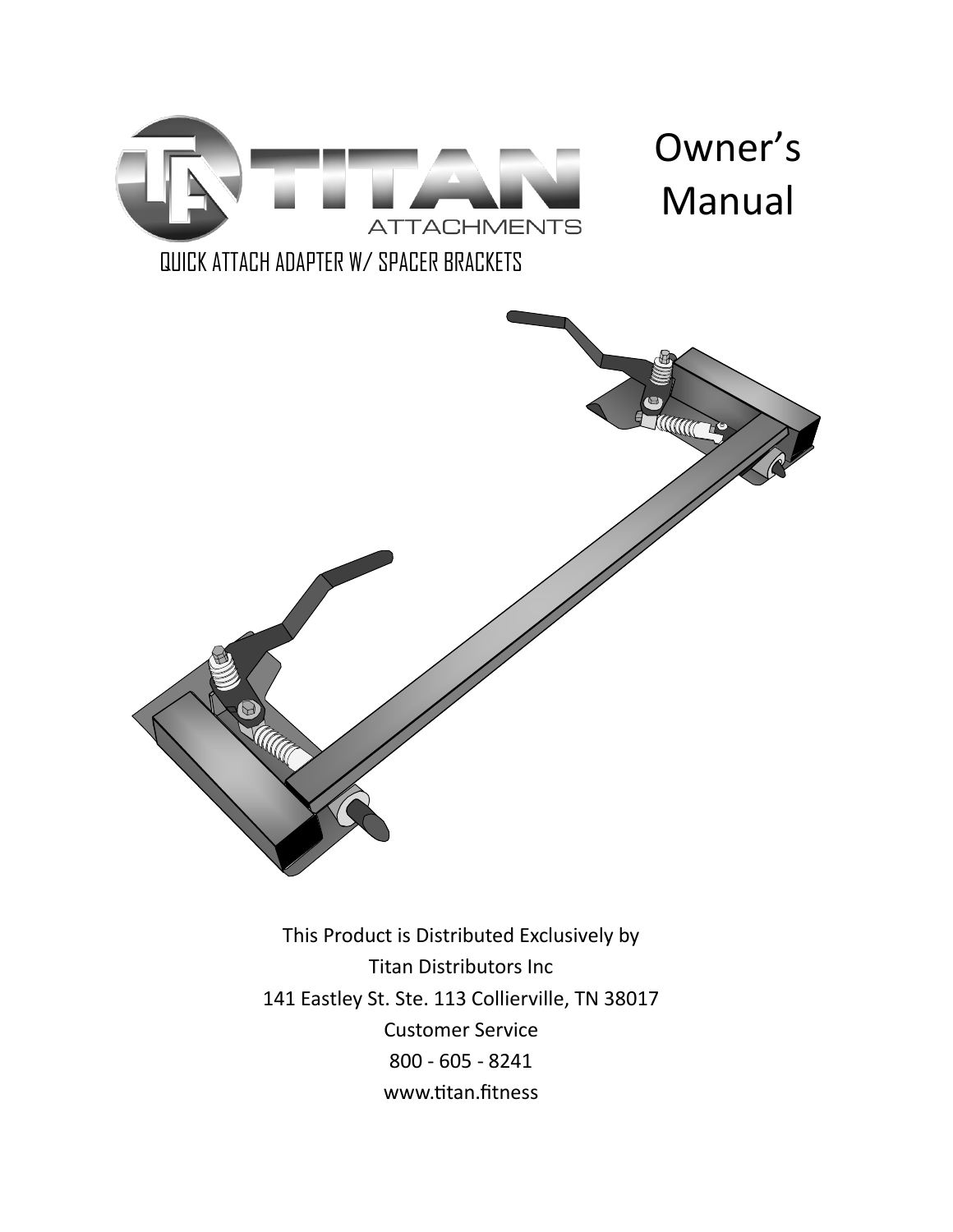

WARNING

The handles on the Titan Quick Attach Brackets are reversed for shipping purposes only. Handles must be corrected before the quick attach is fully functional.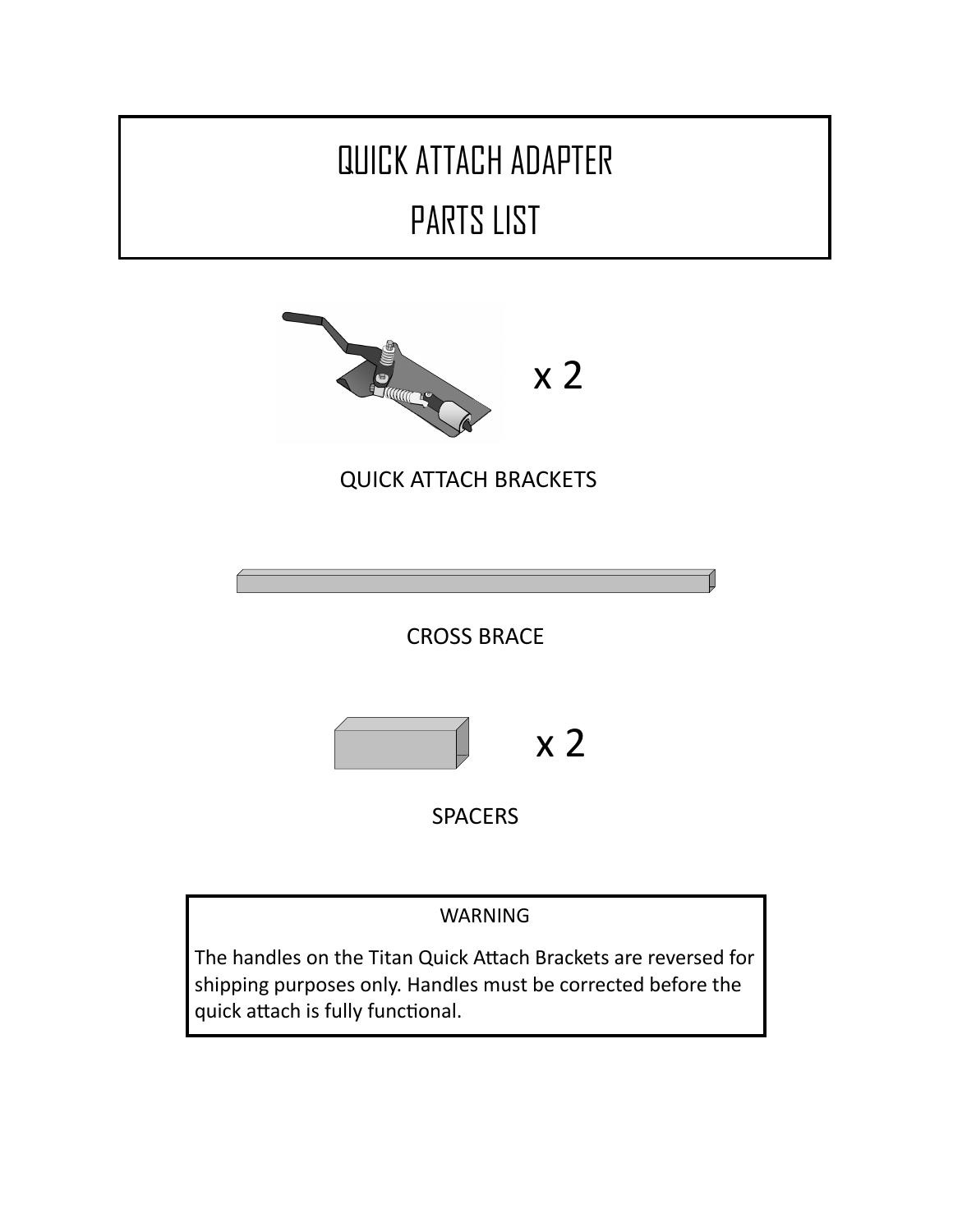# QUICK ATTACH ADAPTER ASSEMBLY

## **STEP 1**

• Remove tabs from bucket.

**Notes:** Recommended using a cutting torch for easy removal.



Mount plates are available to utilize the bucket with your new Titan Quick Attach adapter.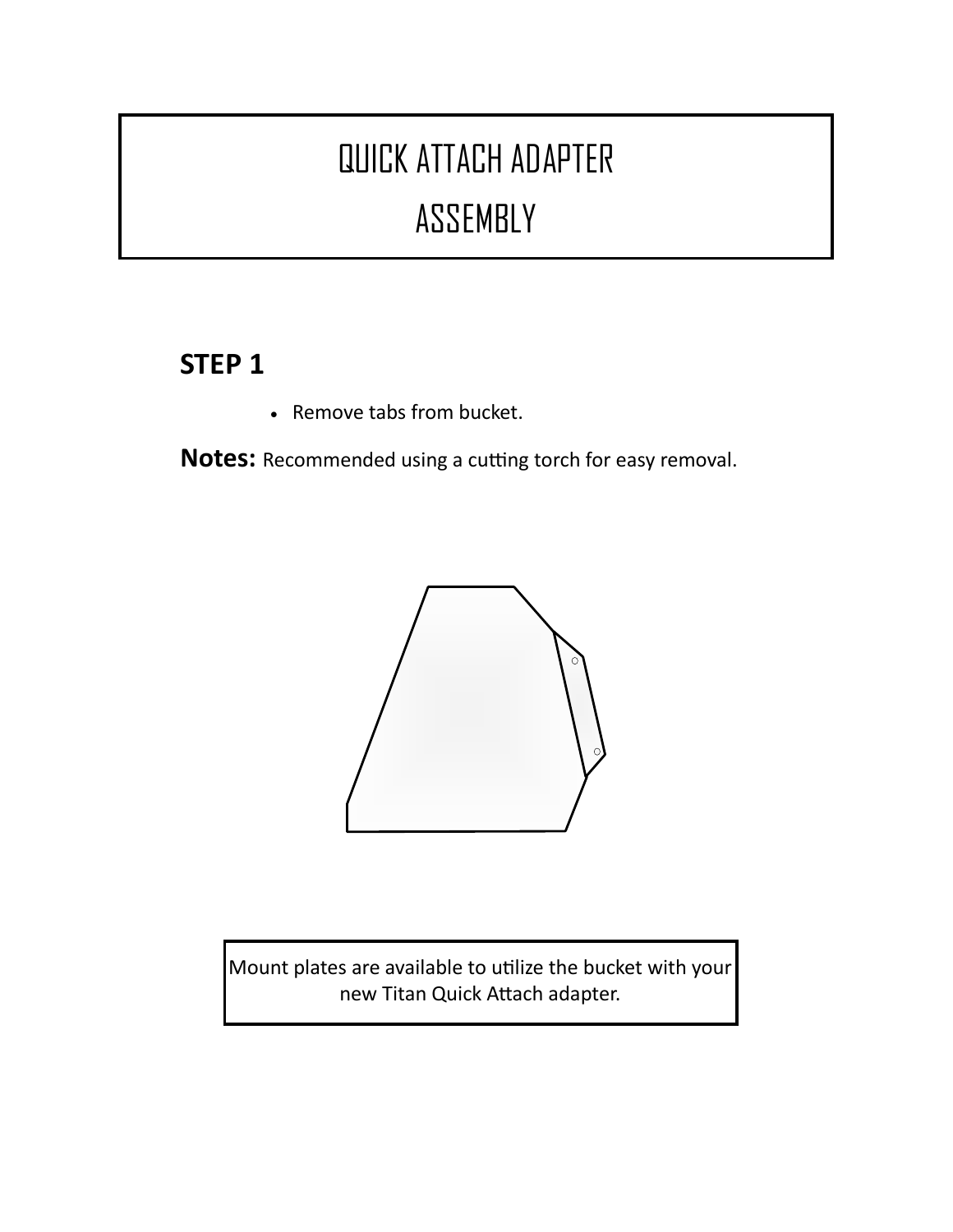#### **STEP 2**

- Line the spacers up square to the edge of the quick attach plate.
- Align them vertically with the top bend to make sure they are sitting flat.
- Clamp them in place with a c-clamp and weld the spacers to the quick attach plates.



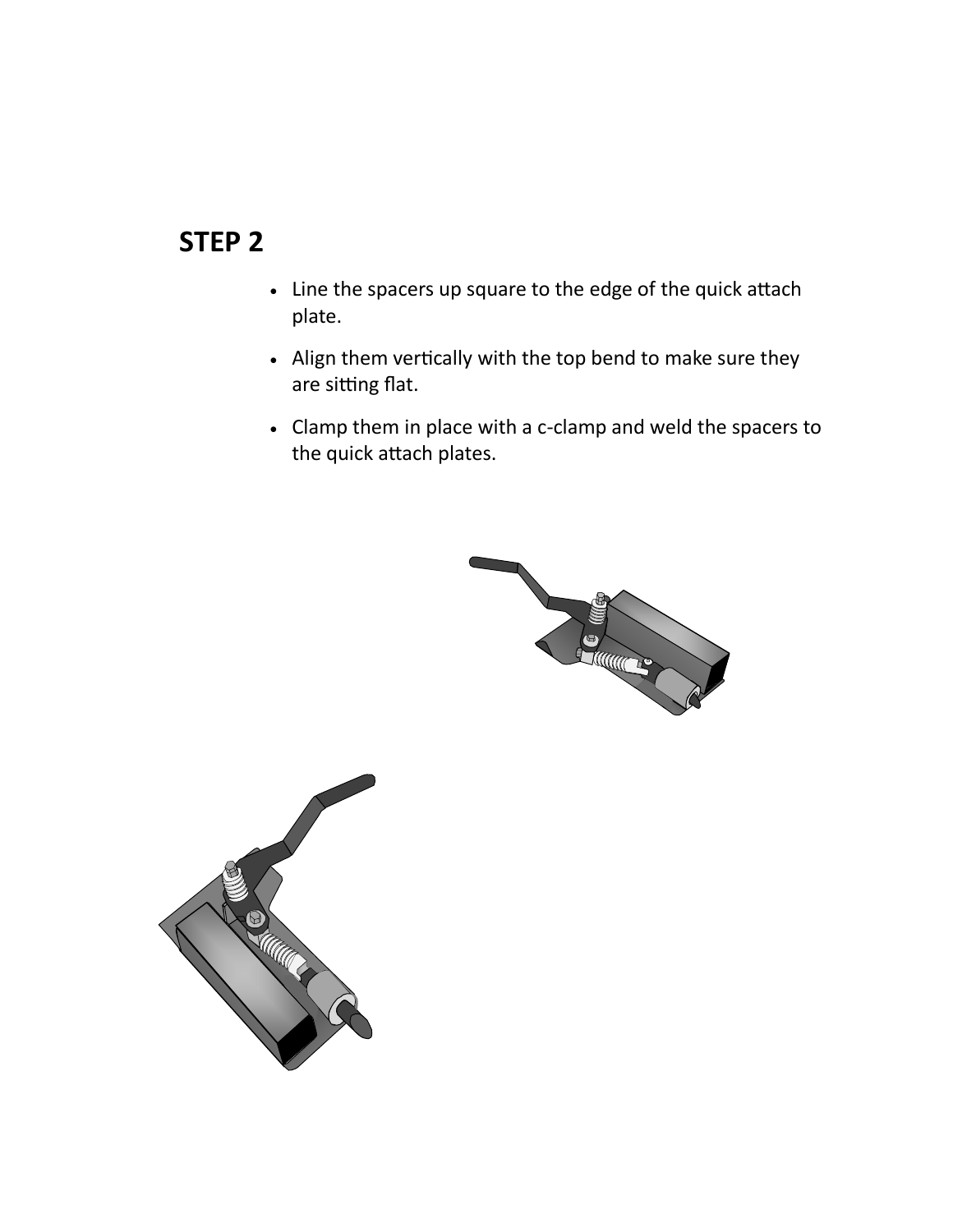### **STEP 3**

- Align the bottom of the tabs square to the bottom of the spacers.
- Clamp them in place with a c-clamp and weld the tabs to the spacers.